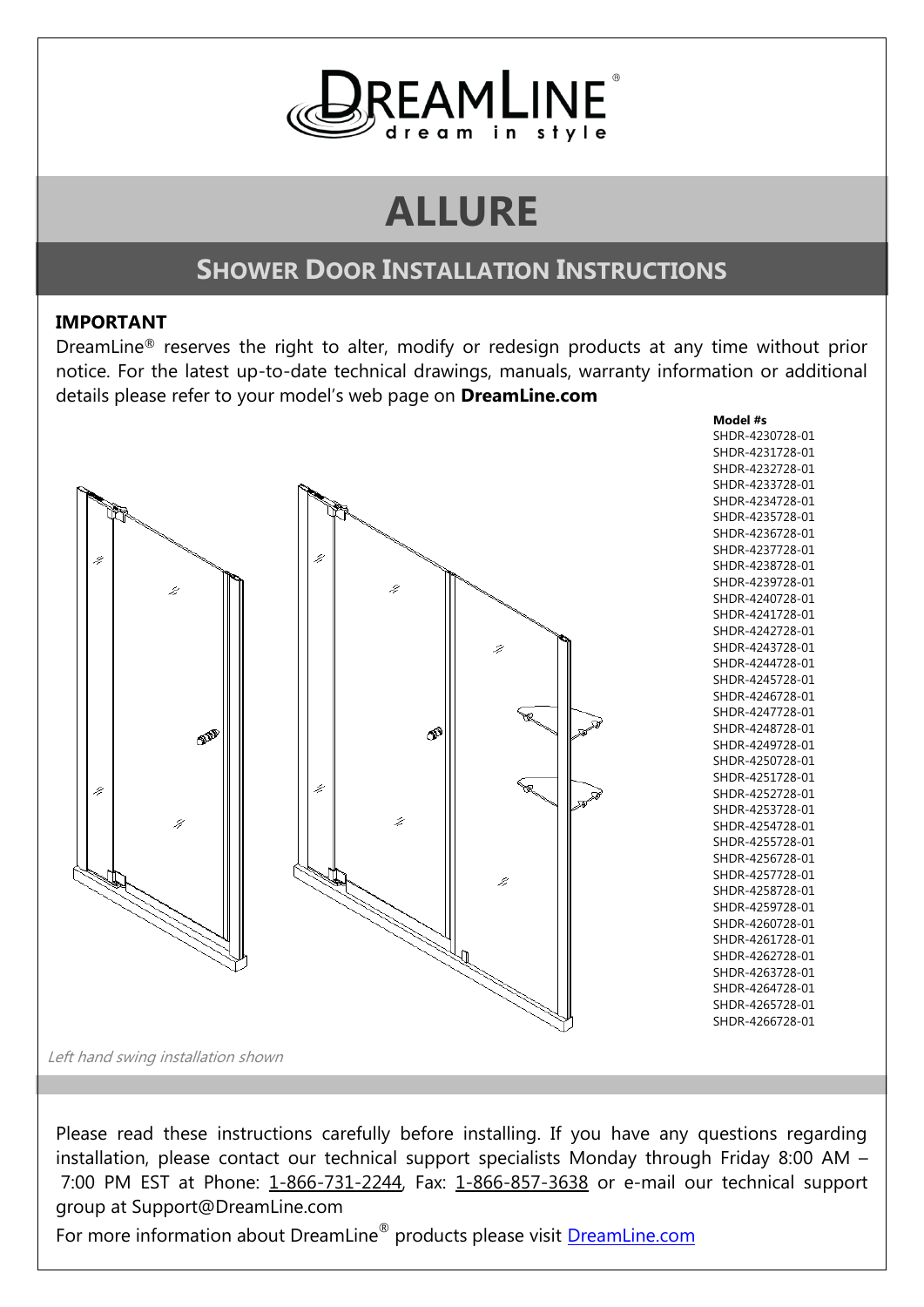#### **Preparation**

- 1. Prior to installation, examine all boxes and packages for shipping damage and compare the piece count with your packing slip. After opening all boxes and packages read this introduction carefully. Check that all of the needed parts are included in the package by checking off the components on the "Detailed Diagram of Shower Door Components". If the unit has been damaged, has a finishing defect, or has missing parts, please contact our customer support department within **3 business days** of the delivery date. Please note that **DreamLine® will not replace any damaged products or missing parts free of charge after 3 business days or if the product has been installed.** Feel free to contact DreamLine® if you have any questions and please provide an order number, job name or other proof of purchase to help us identify your original order.
- 2. If this unit is going to be installed in a new construction, install all of the required plumbing and drainage before installing the shower. **Use a competent and licensed (if required by local code) plumber for all plumbing installation.**
- 3. **Please note that you should consult your local building codes with questions about installation compliance standards. Building and plumbing codes may vary by location, and DreamLine® is not responsible for code compliance standards for your project and will not accept any returns**.
- 4. Please make sure that prior to beginning the installation, the surfaces are leveled and solid and will be able to support the total weight of the unit. Also make sure the walls are at right angles. Irregular installation surface level, radius corners or improper angle of side walls will result in serious problems for your installation. Please note that some adjustments and drilling may be necessary during the installation process.
- 5. Please protect all primary surfaces of the product during installation. Never set your glass down directly onto a tile floor. Leave corner protectors in place until necessary to remove them. Always use a piece of wood or cardboard to protect the bottom edge and corners of the glass prior to and during installation.
- 6. This unit must be installed upon a finished threshold and against finished walls.
- 7. This model has **7" of total adjustment within the model size**: 1" overall width or out-ofplumb adjustment using the strike-side wall profile and 6"of overall width adjustment using the door pivot hardware. The pivot side wall profile should only be adjusted for out-of-plumb conditions and not for overall width.
- 8. a) If the width of the opening is less than **37¾"** and you are installing the door only (without the stationary glass), refer to **(Diagram A)** with **(Packing List A)**.
	- b) If the width of the opening is greater than **37¼"**, and you are installing the door and stationary glass with glass shelves, use **(Diagram A** and **B)** with **(Packing List A** and **B)** to complete the installation.
- 9. **This model requires a minimum 2-1/4" of flat threshold space for installation.**
- 10. **Professional installation is recommended** for this heavy glass frameless shower door.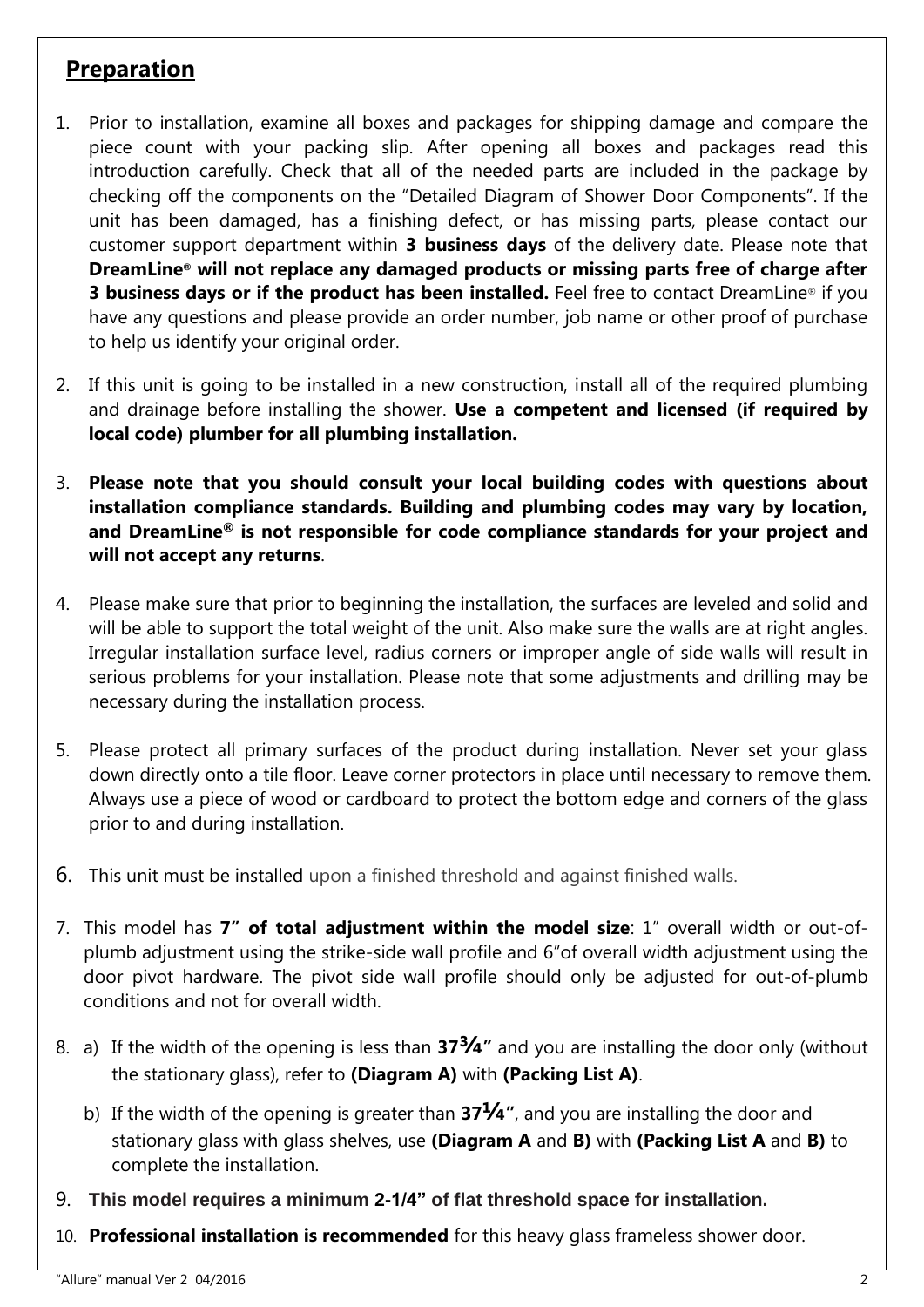**NOTE**: The installation of this model requires that you drill down into the threshold (see step# 8).

## **Tools Required**

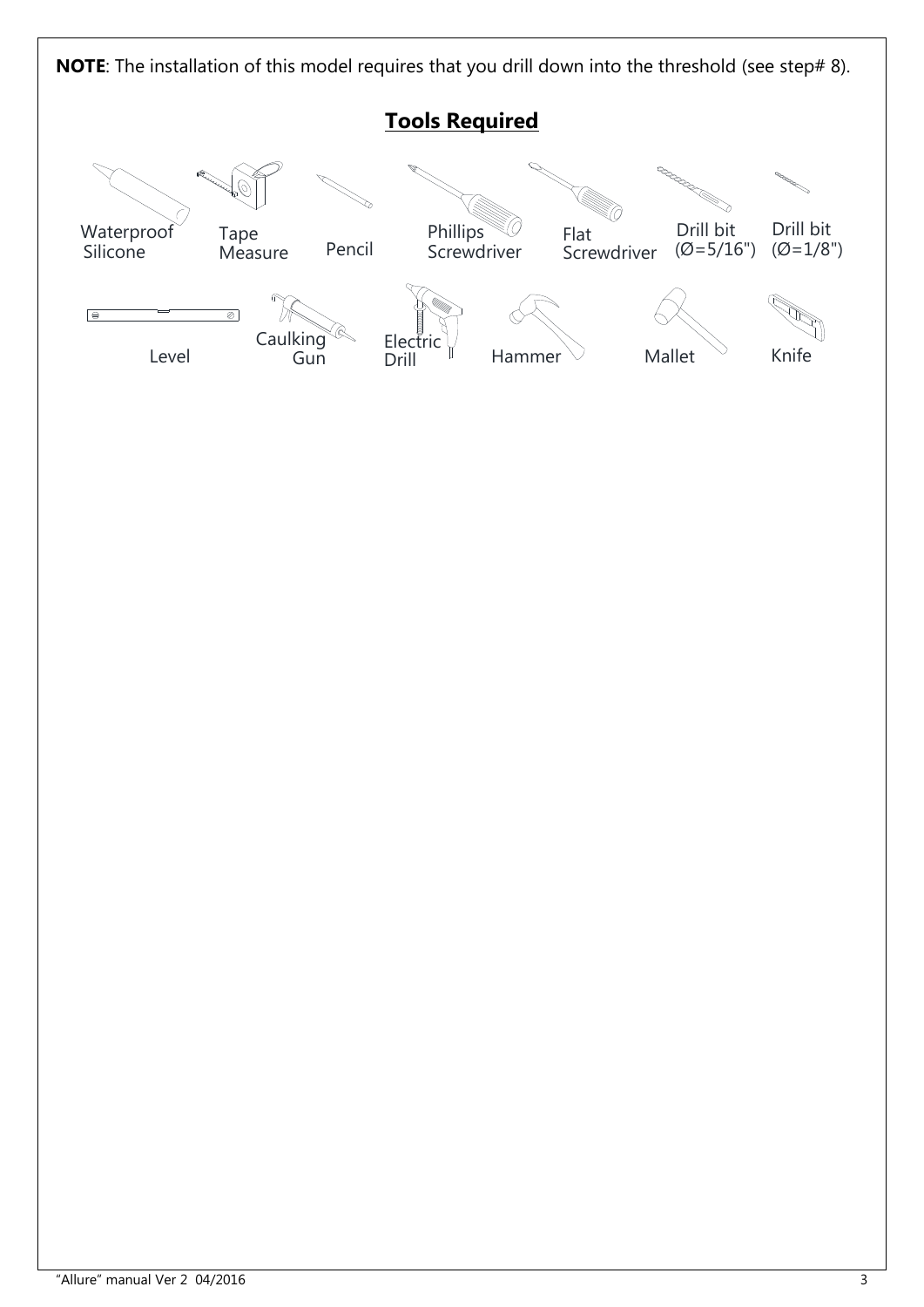

#### **Packing List A**

| 01 | Wall profile for small stationary glass  | 1pc               | 13 | Fixing nut with M4×12 screw | 1set  |
|----|------------------------------------------|-------------------|----|-----------------------------|-------|
| 02 | Glass profile for small stationary glass | 1pc               | 14 | Socket head screw M6×6      | 2pcs  |
| 03 | Small stationary glass                   | 1pc               | 15 | Wall anchor                 | 12pcs |
| 04 | Glass door                               | 1pc               | 16 | Round head screw ST4.2×10   | 8pcs  |
| 05 | Glass profile                            | 1pc               | 17 | Flat head screw ST4.2×25    | 2pcs  |
| 06 | Wall profile                             | 1pc               | 18 | Round head screw ST4.2×40   | 12pcs |
| 07 | Handle                                   | 1pair             | 19 | Round head screw ST4.2×25   | 1pc   |
| 08 | Pivot retainer                           | 2pcs              | 20 | Decorative cover and washer | 8pcs  |
| 09 | Pivot bracket (top and bottom)           | 1pair             | 21 | Bottom anti-water strip     | 1pc   |
| 10 | Glass fixer (top and bottom)             | 1 <sub>pair</sub> | 22 | Hex wrench                  | 1pc   |
| 11 | Washer                                   | 2pcs              | 23 | Magnetic strip on door      | 1pc   |
| 12 | Pivot assembly (upper and lower)         | 1pair             | 24 | Magnetic strip on jamb      | 1pc   |

#### **Packing List B (Only for door with stationary glass)**

| 25 | Stationary glass            | 1pc              | 30    | Round head screw ST4.2×25               | 1pc               |
|----|-----------------------------|------------------|-------|-----------------------------------------|-------------------|
| 26 | Shelf bracket (without nut) | 4 <sub>pcs</sub> | 31    | Decorative cover and washer             | 1pc               |
| 27 | Shelf bracket (with nut)    | 2 <sub>pcs</sub> | 32    | <b>Bottom Bracket</b>                   | 1pc               |
| 28 | Wall anchor                 | 4 <sub>pcs</sub> | $33*$ | Magnetic strip (*packaged w/door glass) | 1 <sub>pair</sub> |
| 29 | Flat head screw ST4.2×40    | 4 <sub>DCS</sub> | 34    | Glass shelf                             | 2 <sub>pcs</sub>  |

**NOTE:** Unpack your unit carefully and inspect it. Identify all parts using the detailed diagram and packing list in this manual as a reference. Before discarding the carton, check for small hardware bags that may have fallen to the bottom of the box. If any parts are damaged or missing, please contact DreamLine® for replacement. Depending on the model configuration, there may be additional water strips not used in your installation.

**NOTE:** Retain these installation instructions for future reference.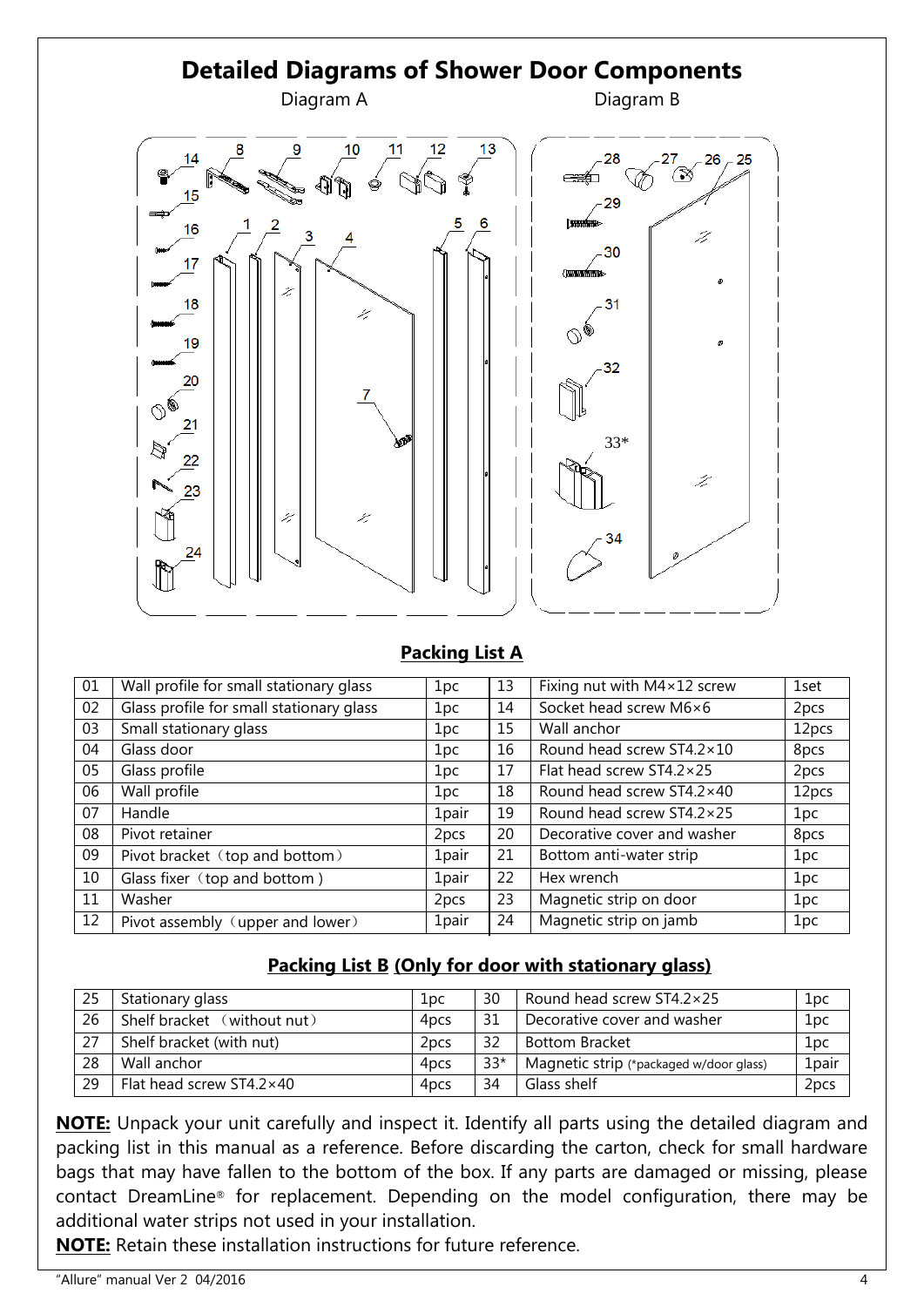# **Shower Door Top View Diagram**





**NOTE**: The strike side wall profile (or panel glass) is offset into the shower from the pivot side by 15/16"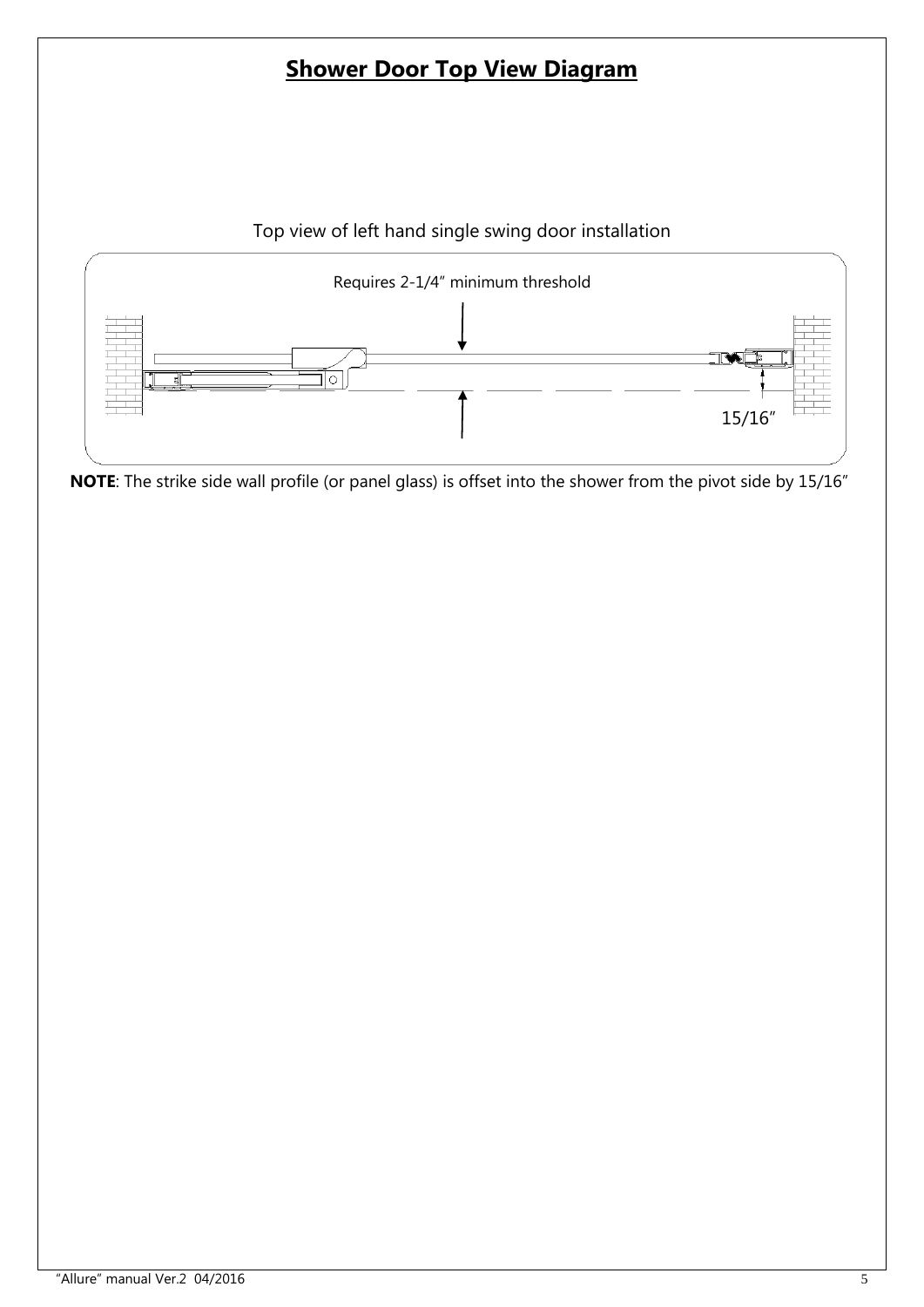## **Shower Door Installation**

1. Place the **Wall profile for small stationary glass (01)** on the threshold vertically and align against the finished wall. Adjust the **Wall profile for small stationary glass (01)** position and level it.

Mark the drilling holes on the wall through the predrilled holes in the **Wall profile for small stationary glass (01)**. Now drill the holes in the wall using **Ø5/16"** drill bit and insert the **Wall anchors (15)**.

See Fig. 1 for details

**NOTE:** This manual illustrates a left handed swing installation as an example throughout. To install the door to the right, simply reverse the installation process beginning with step#1, installing the door side wall profile on the right side of the opening.



2. Push the **Pivot retainer (08)** into both ends of the **Wall profile for small stationary glass (01)**.

See Fig. 2 for details



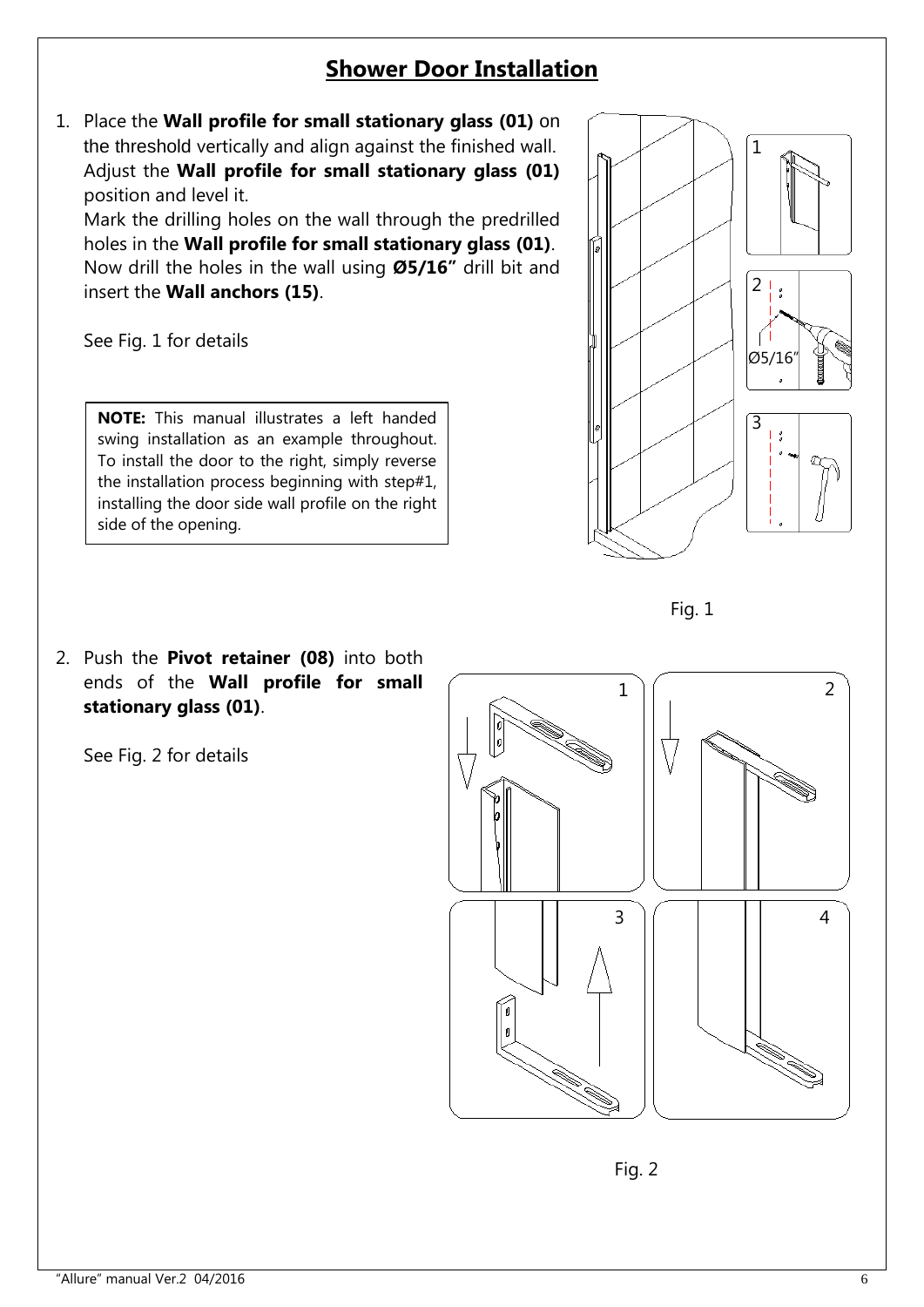3. Apply silicone along the **Wall profile for small stationary glass (01)** and around the holes. Fasten the **Wall profile for small stationary glass (01)** and **Pivot retainer (08)** to the wall with the **Round head screws ST4.2×40 (18)**.

See Fig. 3 for details





4. Apply clear silicone along the inner channel of the **Glass profile for small stationary glass (02)** and push the **Small stationary glass (03)** inside the channel.

**NOTE:** The **Small stationary glass (03)** has a hole in one corner for the bottom bracket. This hole should be at the bottom and opposite of the glass profile.

**NOTE:** If you have difficulty sliding the Glass profile over the Stationary glass, you can slightly tap on the Glass profile with a rubber mallet and a piece of wood. Please do not strike directly on the profile or on the edge of the glass panel.

See Fig. 4 for details



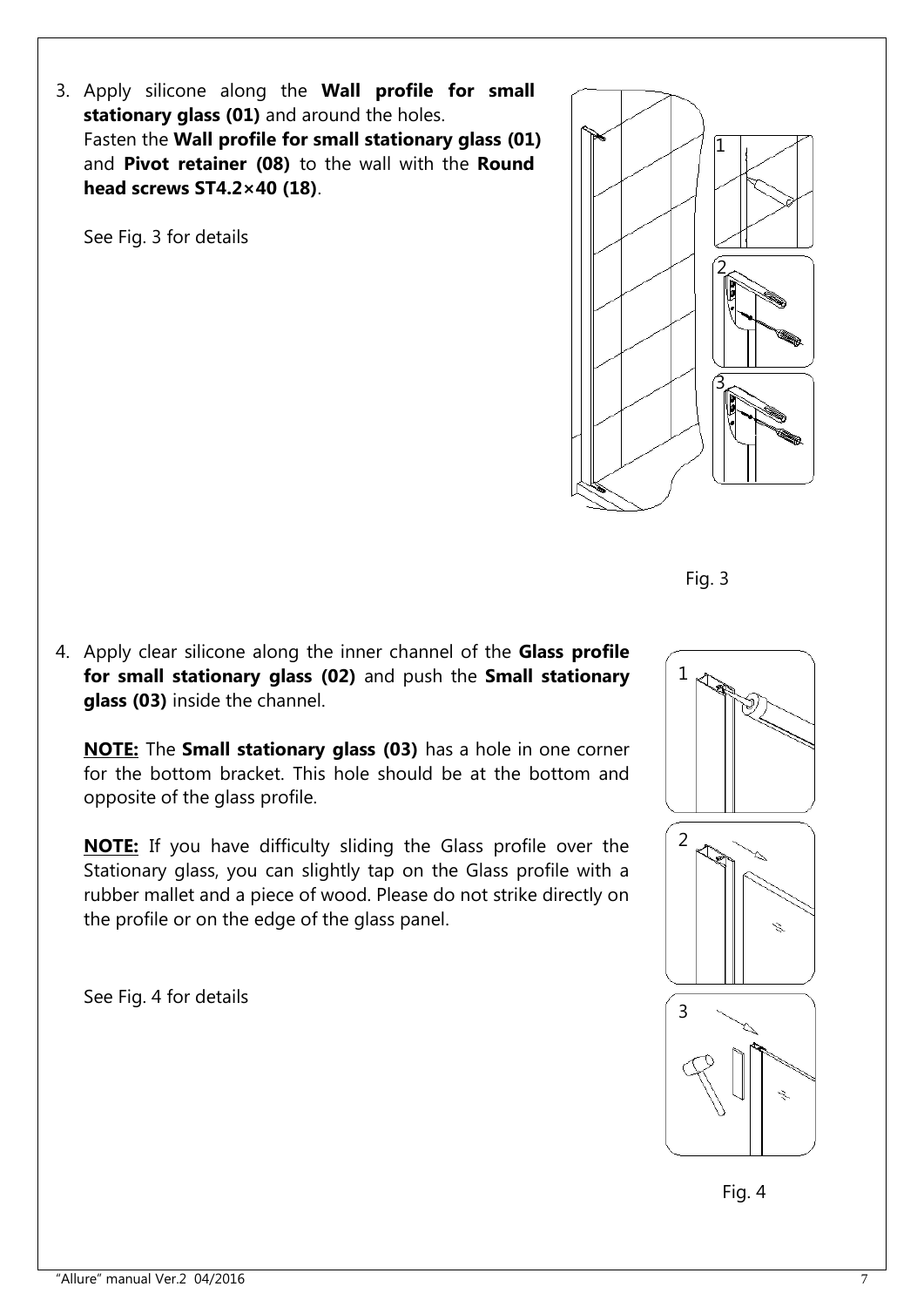5. Attach the **Pivot brackets (09)** to the top and the bottom end of the assembled **Small stationary glass (03)** and the **Glass profile for small stationary glass (02)** with the **Flat head screws ST4.2×25 (17)**.

See Fig. 5 for details



Fig. 5

6. Assemble the **Glass fixer (10)** to the top and the bottom hole at the **Small stationary glass (03).** Fasten the top **Glass fixer (10)** to the top **Pivot bracket (09)** using the **Fixing nut with M4×12 screw (13)** and cover the screw location with the **decorative cap.**

See Fig. 6 for details



Fig. 6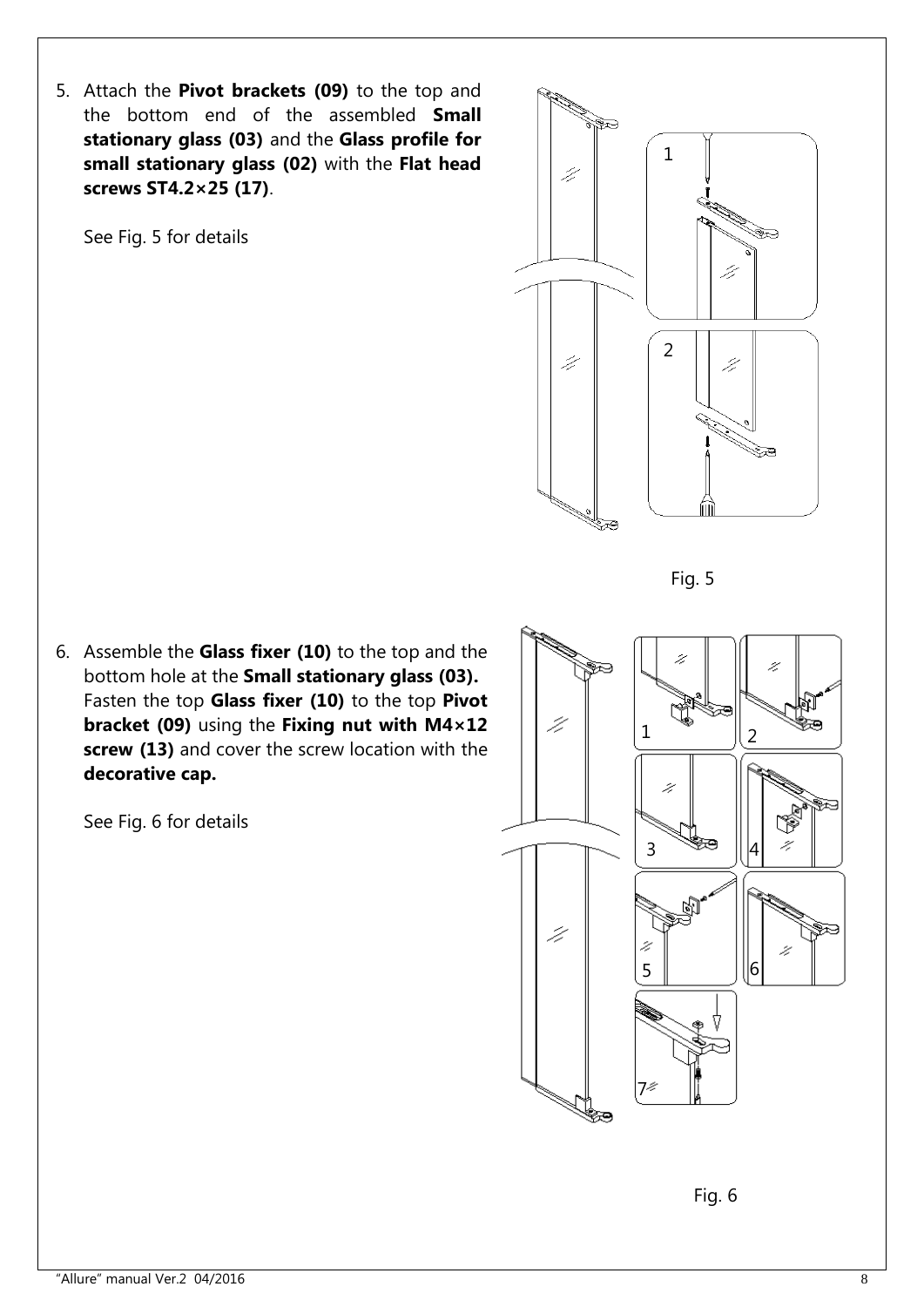7. Slide the **Small stationary glass (03)** assembly into the groove of the **Wall profile for small stationary glass (01)**.

See Fig. 7 for details.



Fig. 7

8. Secure the upper **Pivot bracket (09)** to the upper **Pivot retainer (08)** with **Socket head screw M6×6 (14)**. Use a level while adjusting the **Small stationary glass (03)** vertically and secure it in the place by tightening the **Socket head screw M6×6 (14)**.

Drill a hole into the Shower base or threshold through the predrilled hole in the **Glass fixer (10)** and the **Pivot bracket (09)** using an **Ø1/8"** drill and fasten it using the **Round head screws ST4.2×25 (19)**.

Cover the screw location with the **Decorative cover (20).**

See Fig. 8 for details



Fig. 8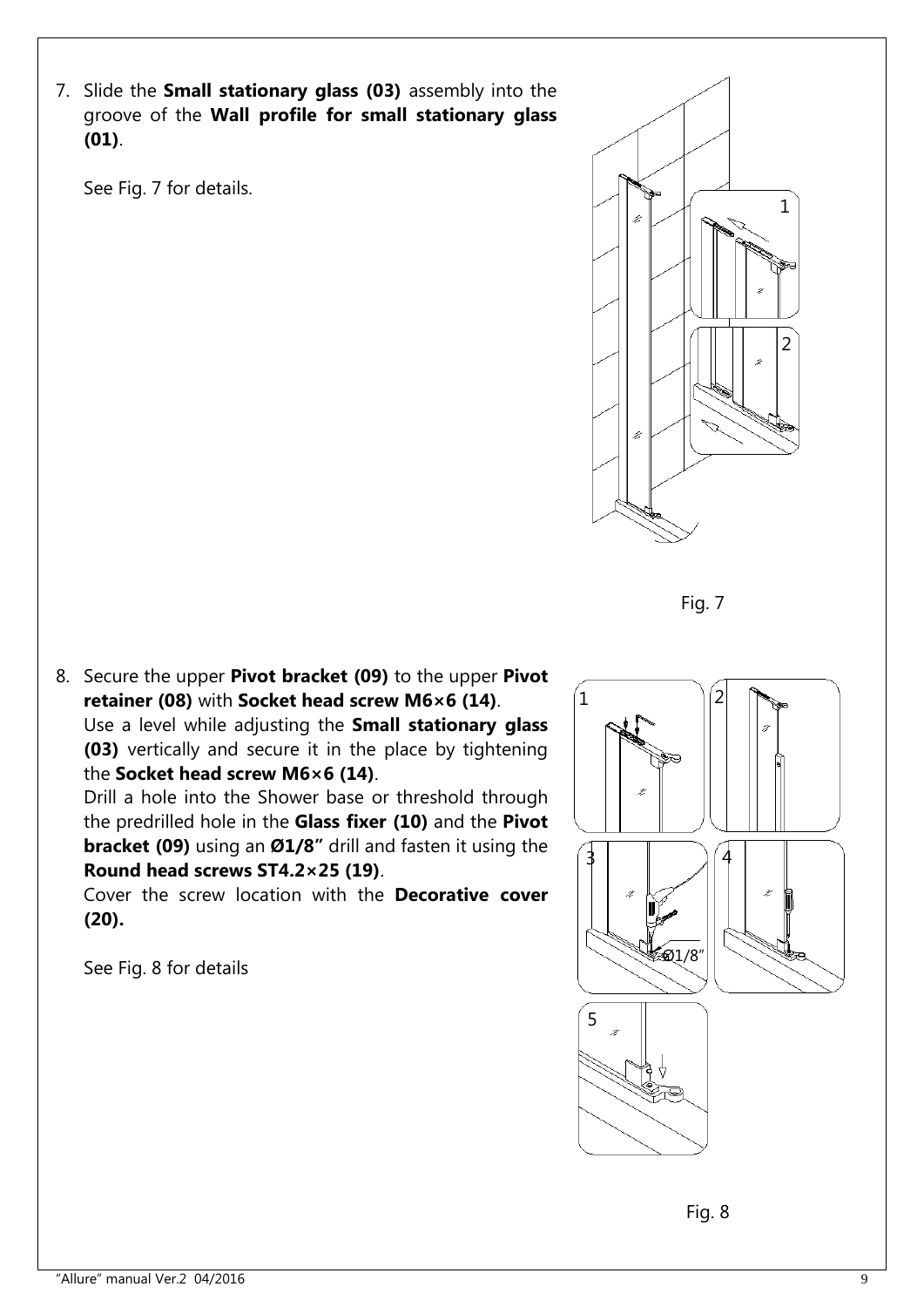9. Attach the top and the bottom **Pivot assemblies (12)** to the **Pivot brackets (09)**. Make sure the **Washer (11)** is in between **Pivot assemblies (12)** and **Pivot brackets (09)** and the rubber gaskets are between the glass and the metal.

Slide the **Glass door (04)** into groove of the **Pivot assemblies** and tighten the provided fasten bolts.

Push the **Magnetic strip on door (23)** onto the vertical edge of the **Glass door.** 

See Fig. 9 for details

**NOTE:** When adjusting the door glass in the door pivots, leave a minimum of at least 1/2" of glass extending beyond the pivot. Do Not adjust the glass flush to the pivot.





# **ATTENTION:**

**a)** If the width of the opening is less than **37¾"** and you are installing the door only (without the stationary glass), refer to **(Diagram A)** with **(Packing List A)** and follow to Steps 10-13 to complete the installation.

**b)** If the width of the opening is greater than **37¼"**, and you are installing the door and stationary glass with glass shelves, use **(Diagram A** and **B)** with **(Packing List A** and **B)** and follow to Steps 14-21 to complete the installation.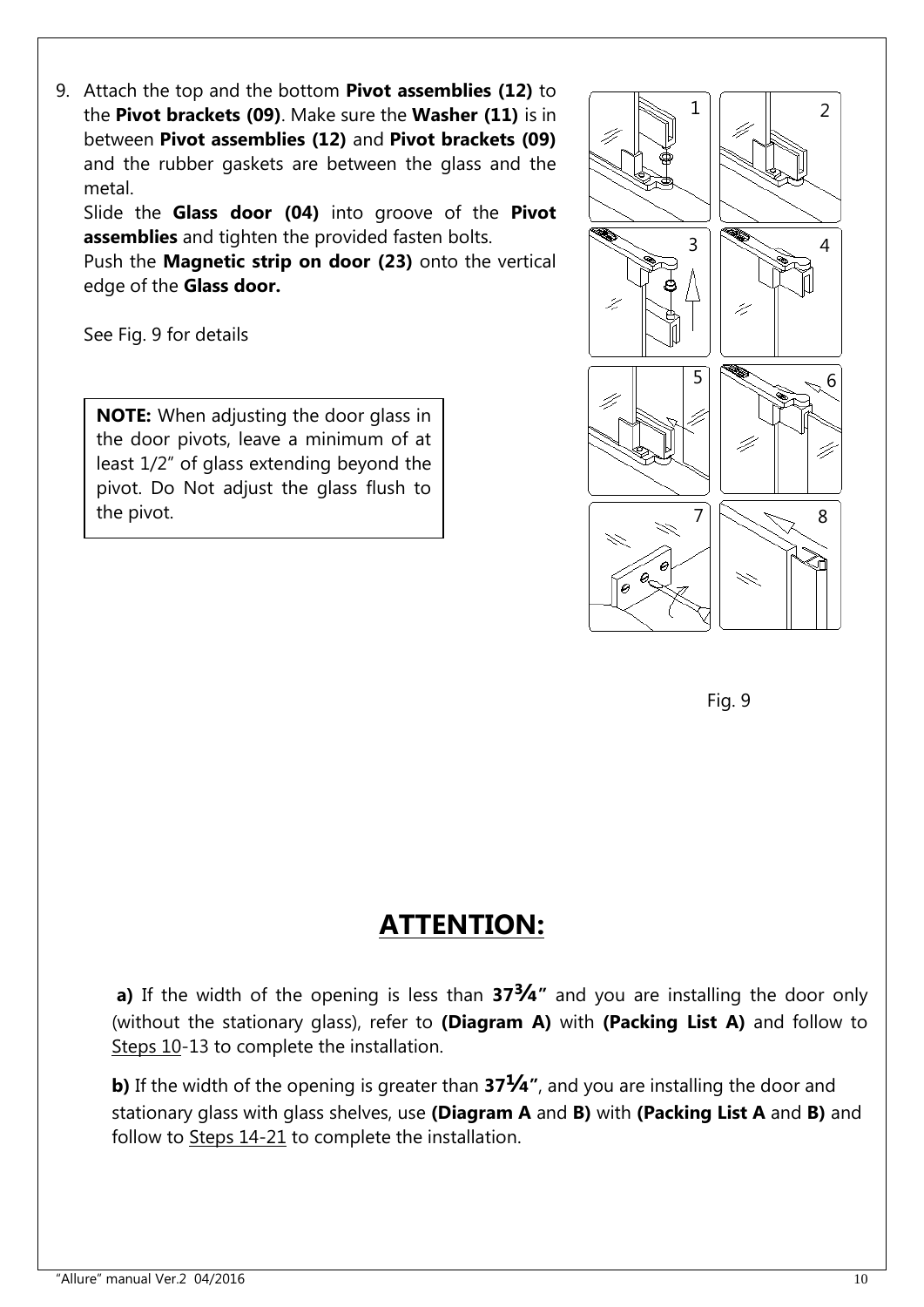10. Push the **Glass profile (05)** into the groove of the **Wall profile (06)** and push the **Magnetic strip on jamb (24)** into the groove of the **Glass profile (05)**.

Close the **Glass door (04)**. Adjust the position of the **Glass door (04)** and position of the **Wall profile (06)** on the wall to ensure the **Magnetic strips** are able to contact each other properly. In this process, you have to use a level to ensure that the **Glass door** is absolutely vertical.

Draw a line along the vertical edge of the **Wall profile (06)** on the wall. Detach the **Wall profile (06)** from the **Glass profile (05).** Place the **Wall profile (06)** to the outlined position and mark the drilling holes through the predrilled holes in the **Wall profile (06).**

Now drill the holes using a **Ø5/16"** drill bit in the wall and insert the **Wall anchors (15)** into the holes.

Apply silicone along the **Wall profile (06)** and around the holes. Fasten the **Wall profile (06)** to the wall with the **Round head Screws ST4.2×40 (18)**. Then push the **Glass profile**  assembly into the **Wall profile**.





See Fig. 10 for details

11. After all final adjustments of the **Assembled unit** are made, drill three holes from inside of the shower through the first layer of the both the **Wall profiles** and the **Glass profiles** using an **Ø1/8"** drill bit. Secure the **Wall profile** and the **Glass profile** together with the **Round head screws ST4.2×10 (16)** and **washers.** Cover the screw heads with the **Decorative covers (20)**.

See Fig. 11 for details



Fig. 11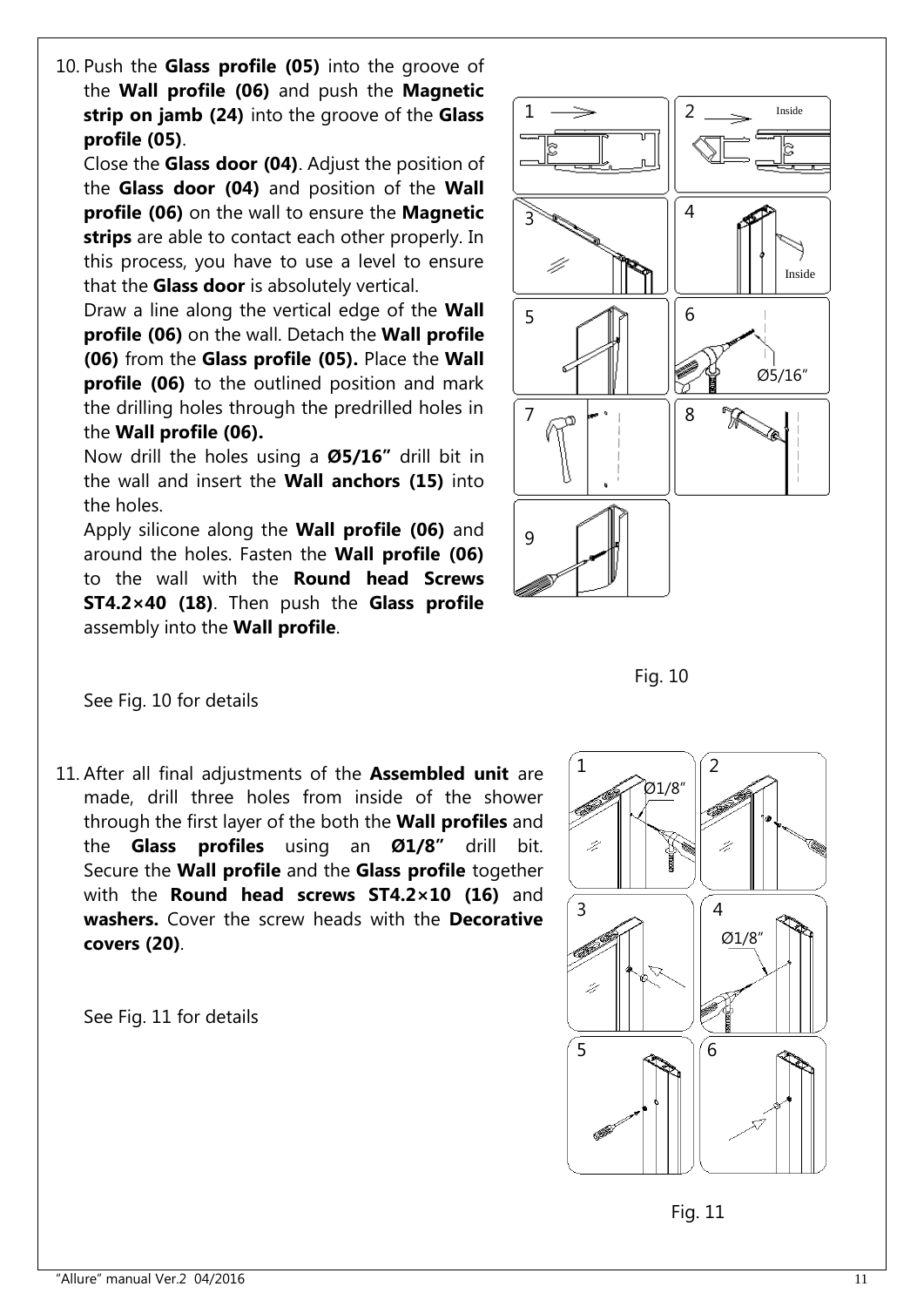12. Mount the **Handle (07)** onto the **Glass door (01)**. Cut the **Bottom anti-water strip (21)** to size using a utility knife and attach it onto the bottom of the door glass with the flange facing into the shower.

See Fig. 12 for details





13. Apply a good quality mildew resistant silicone sealant between the base or threshold and the pivot bracket. Also, apply silicone between the wall and the wall profiles.

See Fig. 13 for details



Left hand swing installation Right hand swing installation

Fig. 13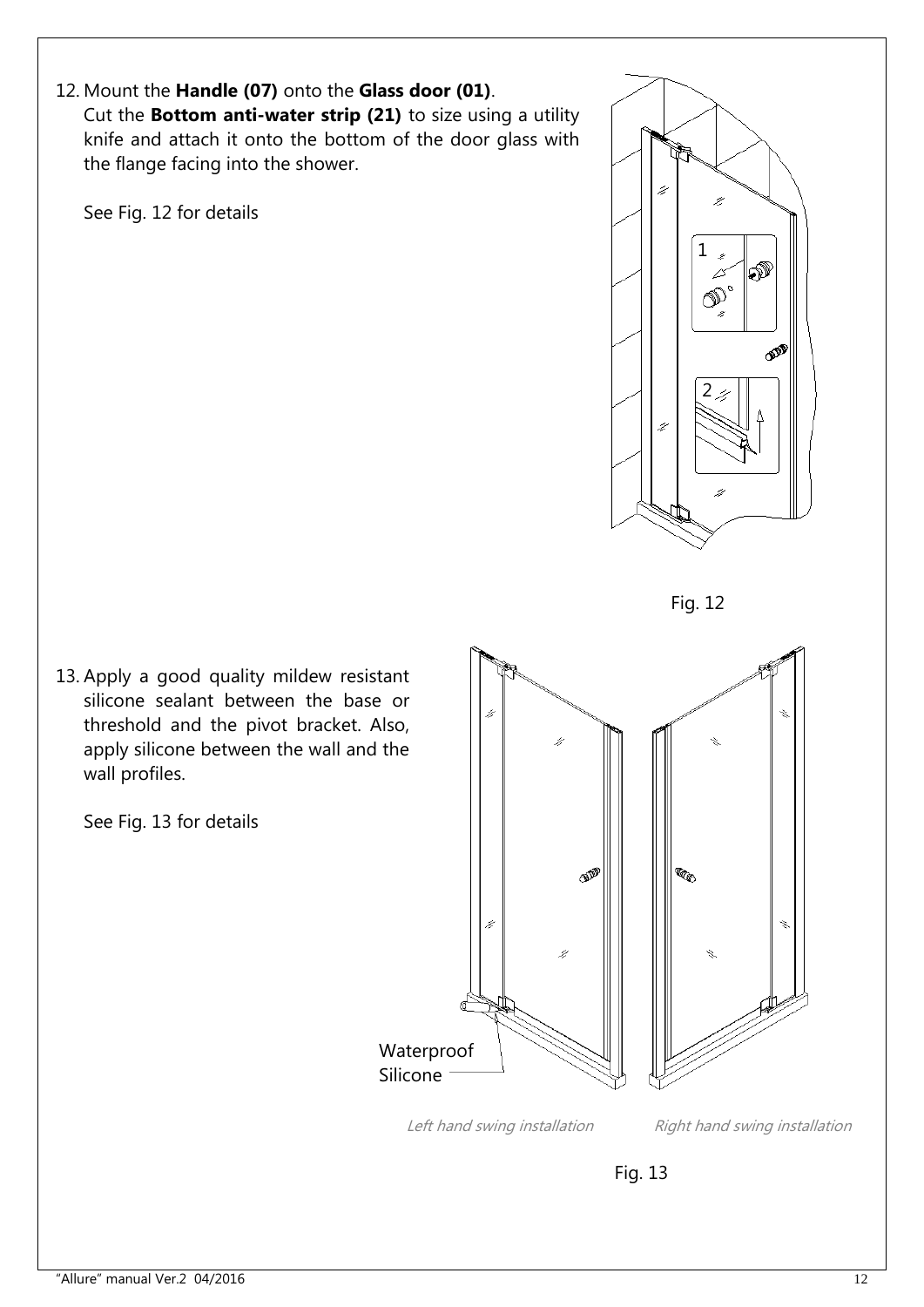# **Stationary Glass Installation**

14. Apply clear silicone along the inner channel of the **Glass profile (05)** and push the **Stationary glass (25)** inside the channel.

Push the **Magnetic strip (33)** on the vertical edge of the **Glass door (04).**

**NOTE:** If you have difficulty sliding the **Glass profile** over the **Stationary glass (25)**, you can slightly tap on the **Glass profile (05)** with a rubber mallet and a piece of wood. Please do not strike directly on the profile or on the edge of the glass panel.

 Slide the **Stationary glass (25)** with the **Glass profile (05)** into the groove of the **Wall profile (06)**. Push the **Magnetic strip (33)** onto the vertical edge of the **Stationary glass (25)**. Close the **Glass door (04).** Adjust the width of the opening section of the **Glass door (04)** by loosening the set screws on the pivots. Level and align the **Glass door (04)** and the **Stationary glass (25)** so that the **Magnetic strips (33)** make full contact and hold the door securely in the closed position.





15. Draw a line along the vertical edge of the **Wall profile (06)** on the wall. Detach the **Wall profile (06)** from the **Glass profile (05).** Place the **Wall profile (06)** to the outlined position and mark the drilling holes through the predrilled holes in the **Wall profile (06).** Now drill the holes in the wall using a **Ø5/16"** drill bit and insert the **Wall anchors (15)** into the holes. Apply silicone along the **Wall profile (06)** and around the holes. Fasten the **Wall profile (06)** to the wall with the **Round head Screws ST4.2×40 (18)**.

See Fig. 15 for details



Fig. 15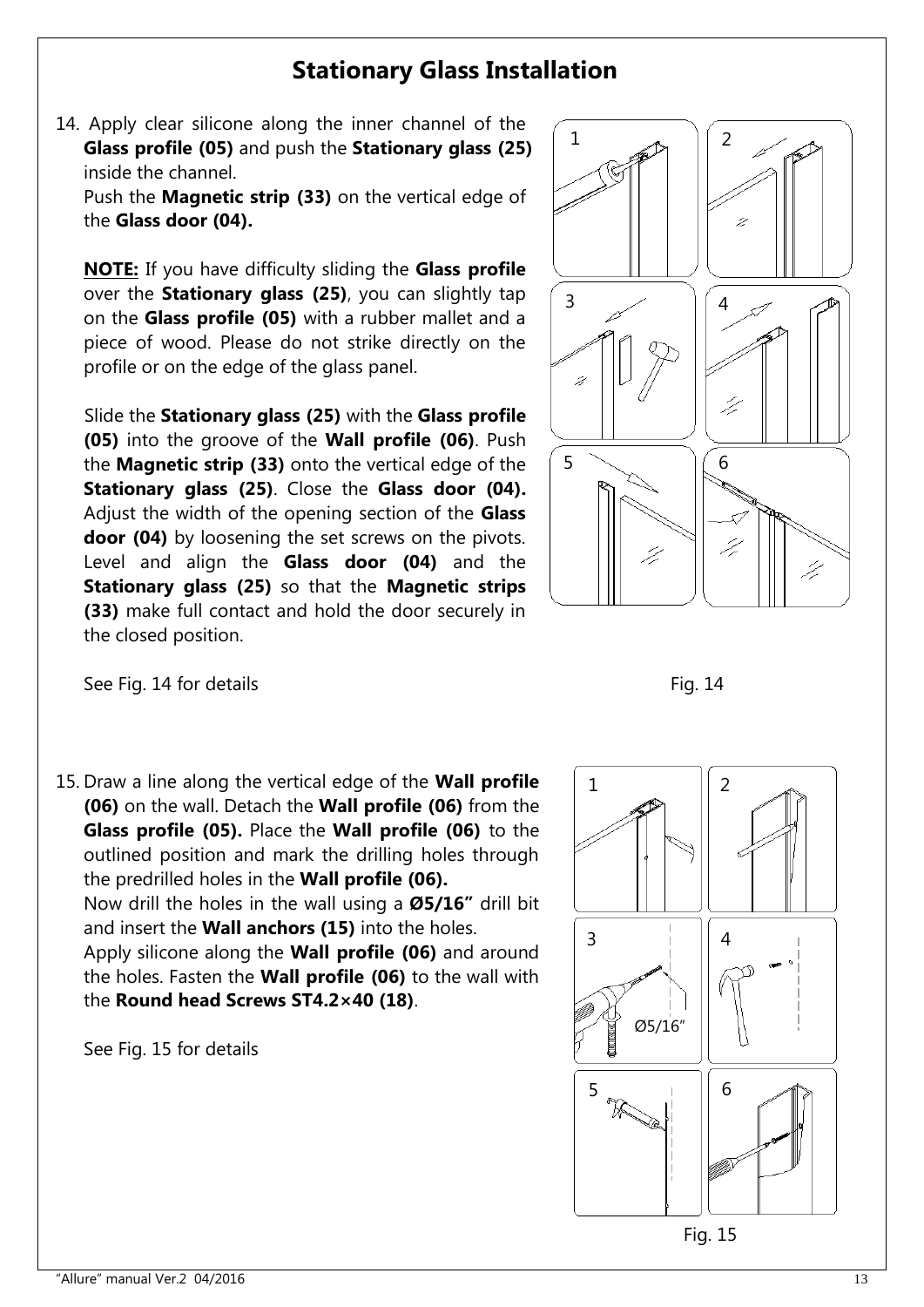16. Slide the **Stationary glass (04)** with the **Glass profile (05)** back into the groove of the **Wall profile (06)**.

Re-adjust the **Glass door (04)** and the **Stationary glass (04)** panel so that the **Magnetic strips (33)** are fully aligned.

See Fig. 16 for details.



Fig. 16

17. Install the **Bottom Bracket (32)** onto the **Stationary glass (04).** Make any final adjustments to the panel, then drill a hole into the Shower base or threshold using an **Ø1/8"** drill bit.

Use a **Round head screw ST4.2×25 (30)** and a **washer** to attach the **Bottom Bracket (32)** to the Shower base or the threshold.

Cover the screw location with a **Decorative cover (31)**.

See Fig. 17 for details



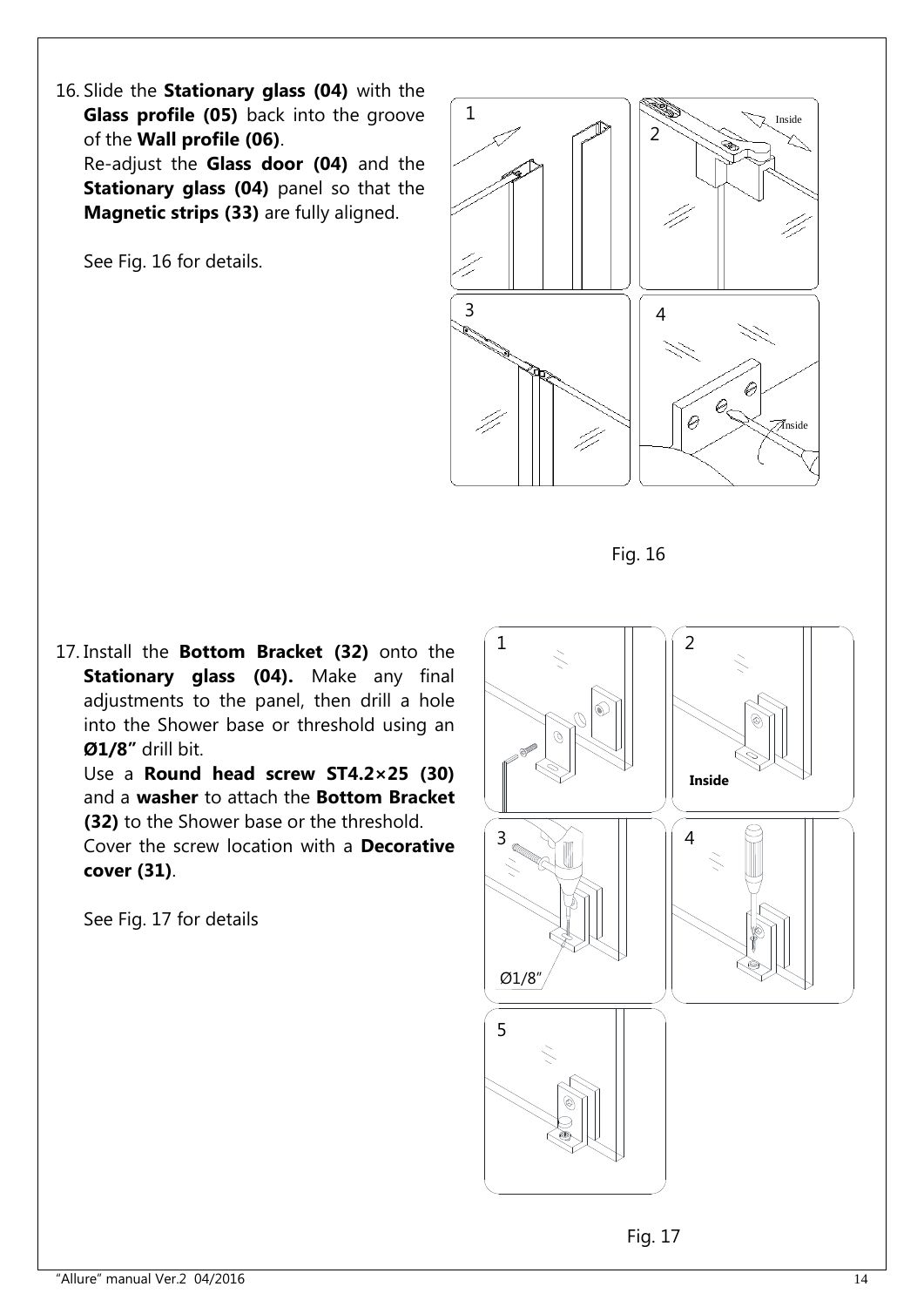18. After all final adjustments of the **Assembled unit** are made, drill three holes from inside of the shower through the first layer of the both the **Wall profiles** and the **Glass profiles** using an **Ø1/8"** drill bit.

Secure the **Wall profile** and the **Glass profile** together with the **Round head screws ST4.2×10 (16)** and **washers**. Cover the screw heads with the **Decorative covers (20)**.

See Fig. 18 for details



Fig. 18

19. Mount the **Handle (07)** onto the **Glass door (01)**. Cut the **Bottom anti-water strip (21)** to size using a utility knife and attach it onto the bottom of the door glass with the flange facing into the shower.

See Fig. 19 for details



Fig. 19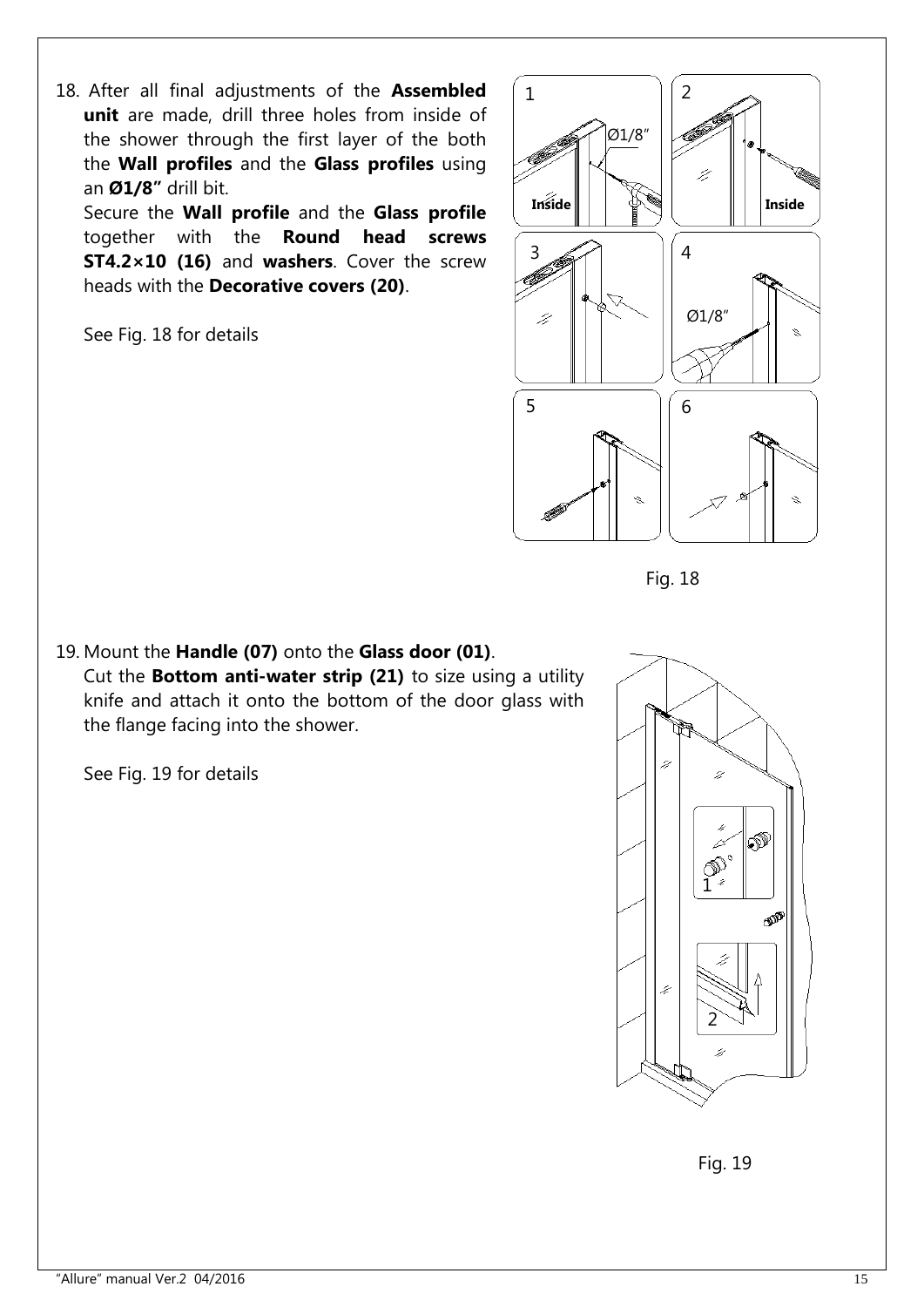# **Glass shelves installation**

20. Mark the **Glass shelf (34)** position on the wall. According to the measurements in Fig. 20.1, mark the drilling holes on the wall for the **Shelf brackets (26)**. Drill the holes using a **Ø5/16"** drill bit and insert the **Wall anchors (28)**.

Attach the **Shelf brackets (26)** to the wall using the **Flat head screw ST4.2×40 (29)** and attach the **Shelf brackets (27)** to the **Stationary glass (25).**

Insert the **Glass shelves** into the **Shelf brackets** and fasten the screws at the bottom of the brackets.

See Fig. 20 and Fig. 21 for details.



Fig. 20



Fig. 21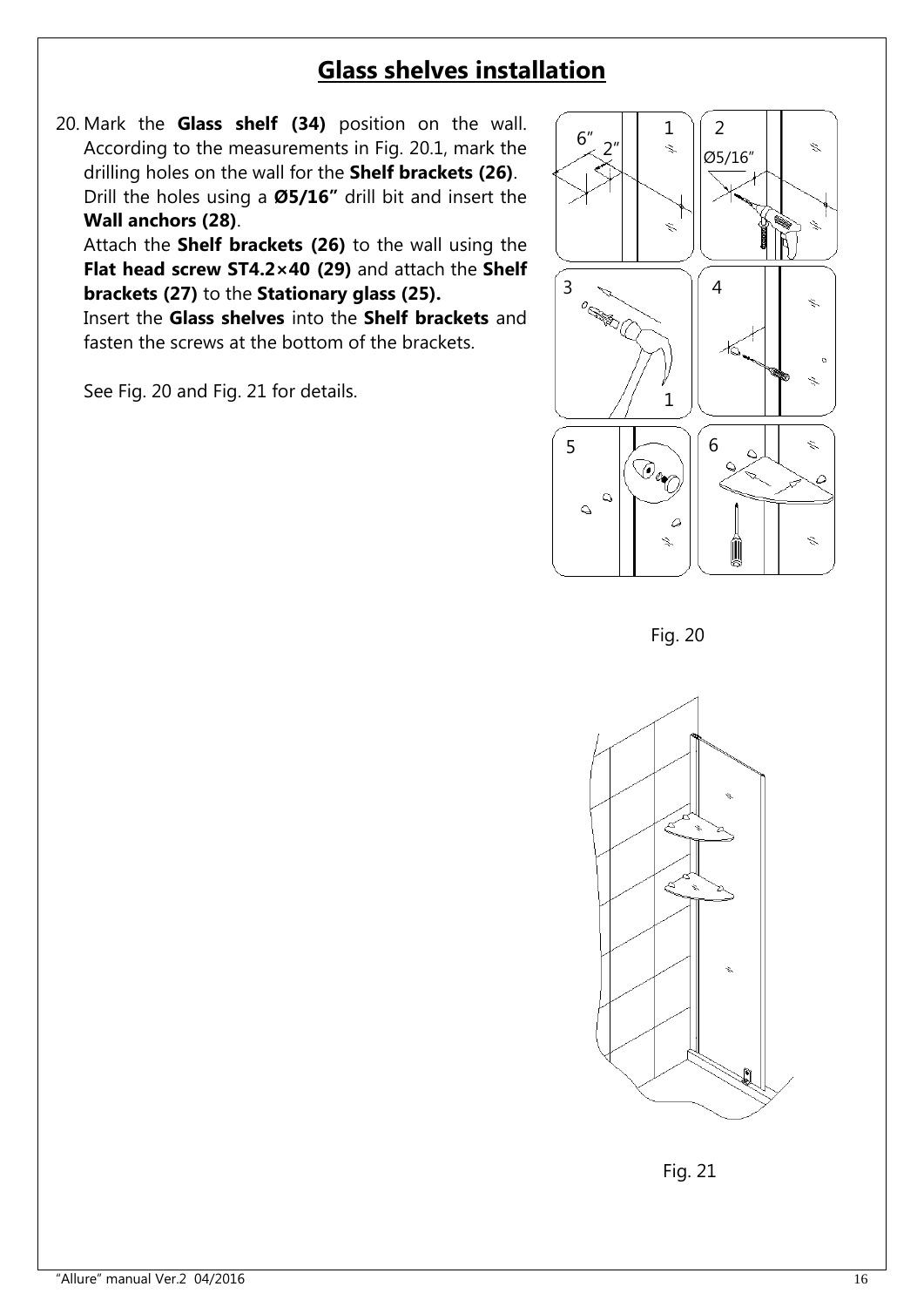21. Apply a good quality mildew resistant silicone sealant between the base or threshold and the pivot bracket. Also, apply silicone between the wall and the wall profiles.

See Fig. 22 for details.



Left hand swing installation





Fig. 23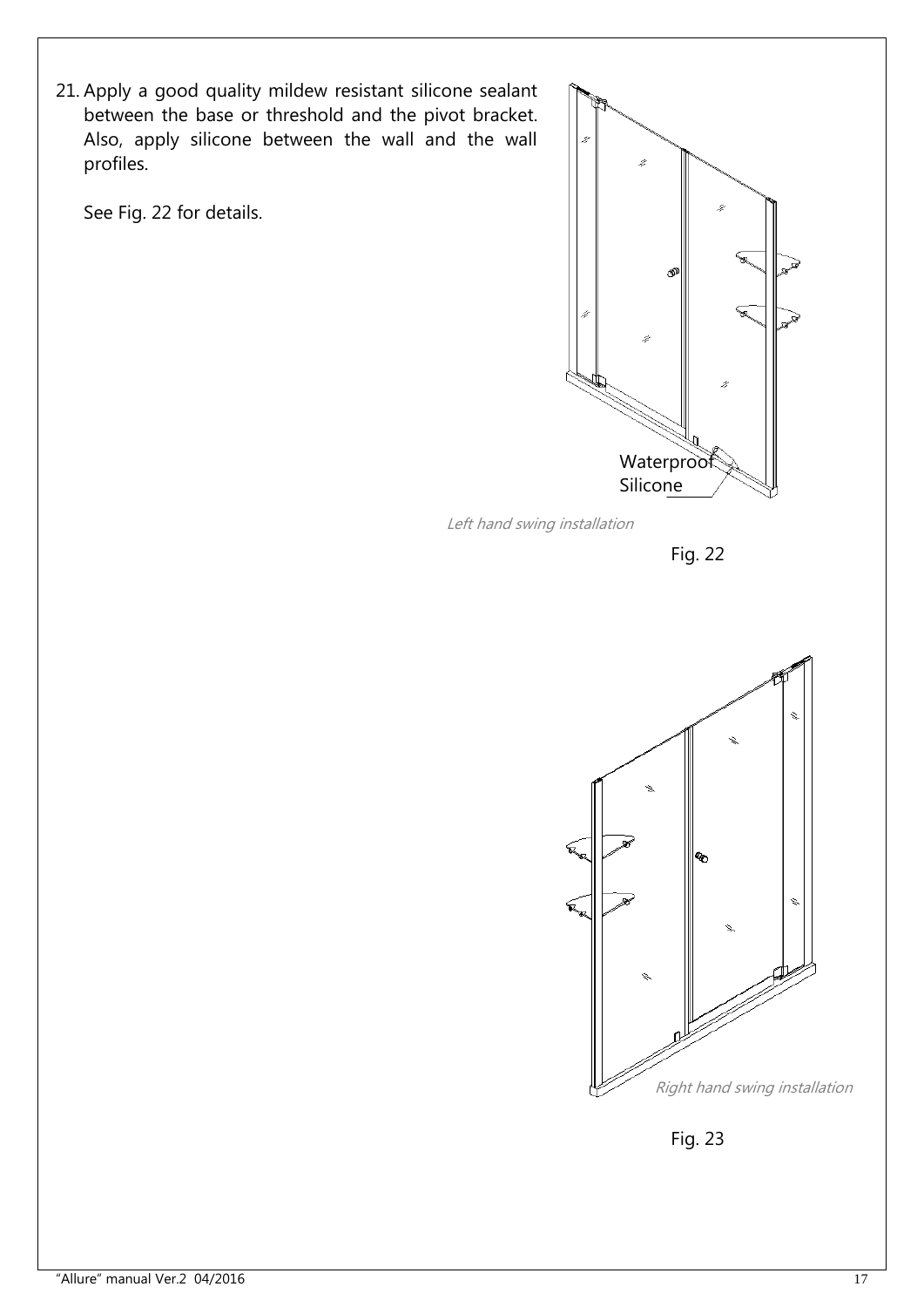#### **Product Maintenance**

**BASES and BACKWALLS:** To ensure long lasting life for your acrylic back walls: wipe them off after each use with a soft cloth. To clean the acrylic back walls use non-abrasive sprays or cream based cleaners. Avoid the use of aerosol spray cleaners. Never use abrasive cleansers, metal brushes or scrapers that could scratch or dull the surface.

**GLASS:** To ensure long lasting life for your glass shower products: wipe them off after each use with a soft cloth. Rinse and wipe off the glass using either a soft cloth or a squeegee to prevent soap buildup and water spots (Hard water can etch the surface of the glass over time if left to dry). To prevent scratching the surface: never use abrasive cleaners or cleaning products that contain scouring agents. Never use bristle brushes or abrasive sponges that may scratch the surface.

**HARDWARE:** To ensure a long lasting finish: wipe off the metal parts after each use with a soft cloth. Do not use abrasive cleaners or cleaning products containing ammonia, bleach or acid. If accidentally used, rinse the surface as soon as possible to prevent damage to the finish (peeling or corrosion). After cleaning the polished finishes, rinse thoroughly and wipe dry with soft cloth. Clean stainless steel surfaces at least once a week. When applying stainless steel cleaner or polish to stainless steel hardware, work with (not across) the grain. Never use an abrasive sponge or cloth, steel wool or wired brush as these may permanently scratch the surfaces.